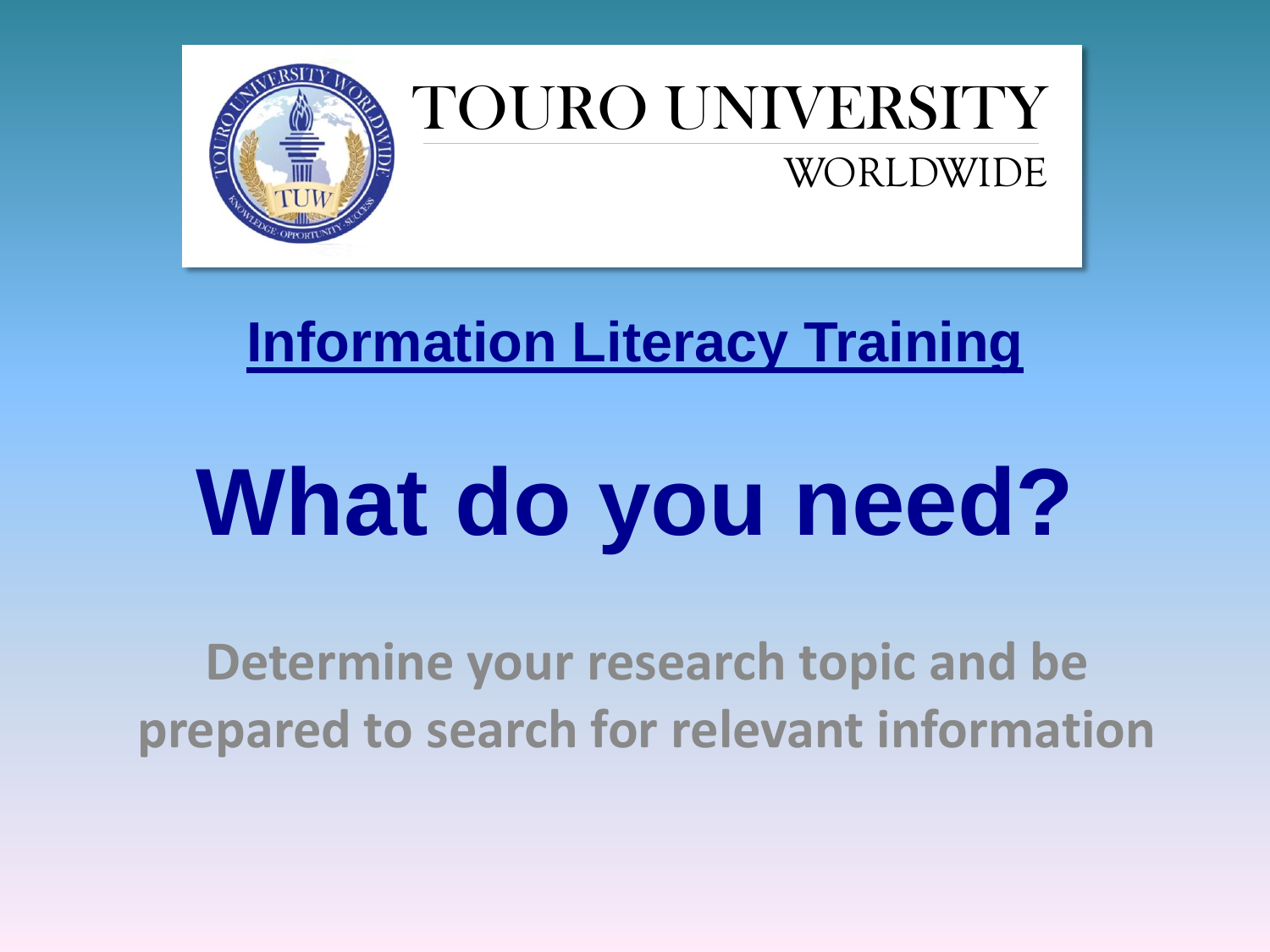

When conducting research, it is necessary to do some preparation first.

Touro College Libraries provides access to proprietary databases with almost 100,000 ebooks and over 56,000 ejournals.

You will save time and achieve better results by taking the time to determine your research needs first. This tutorial will show you how.

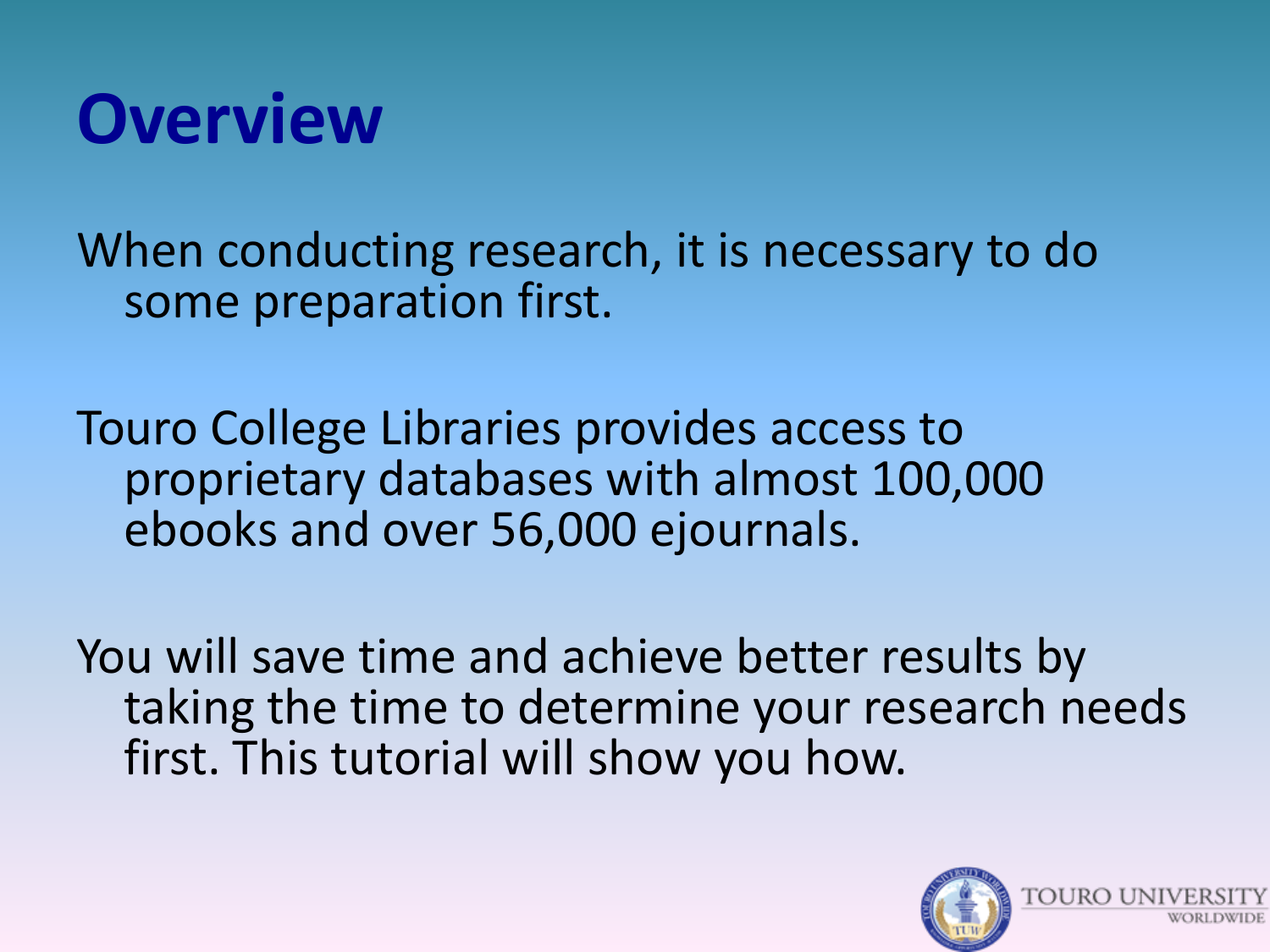#### **Choose a Topic**

What do you want to find out about? Research traditionally begins with a question, or general area of interest.

For example, suppose we want to know how children respond to their parents divorcing.

Our research topic could be: The Impact of Divorce on Children

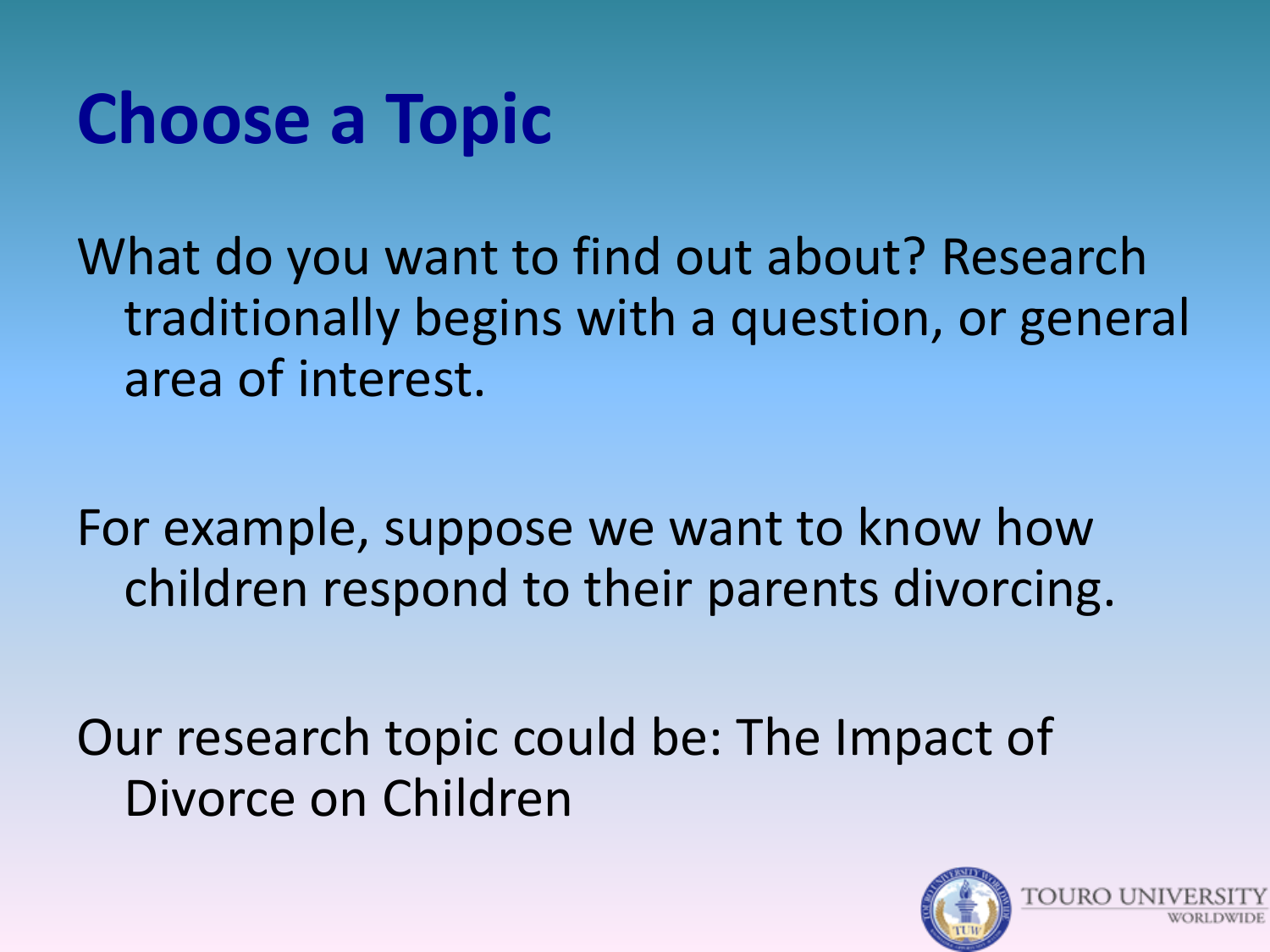# **Refine Your Topic**

In order to find a manageable amount of quality information, it is important to choose a topic that is neither too broad nor too narrow.

Our sample topic – The Impact of Divorce on Children – is a little too broad.

One way to narrow down a topic is by using limiters. We can identify limiters by asking "Who What Where When How Why" questions.

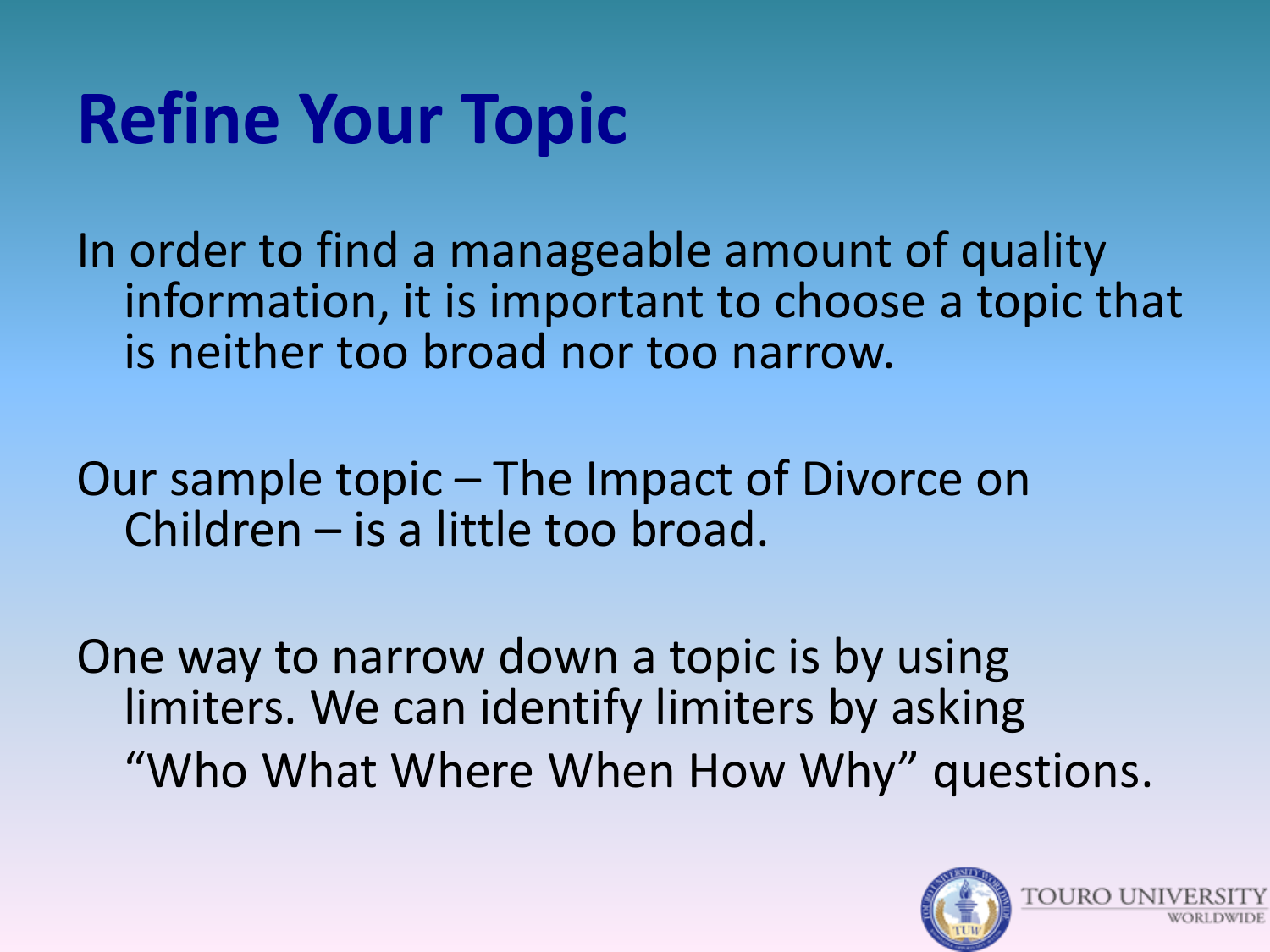# **Refine Your Topic – an Example**

Let's apply some of these questions to our topic and see if our answers can narrow it down.

**Who?** We mention children, but that isn't very specific. Instead, let's use very young children or toddlers. **What?** The Impact of Divorce **Where?** This is a good limiter! Let's use the United States. **When?** Another good limiter! Let's use the last ten years.

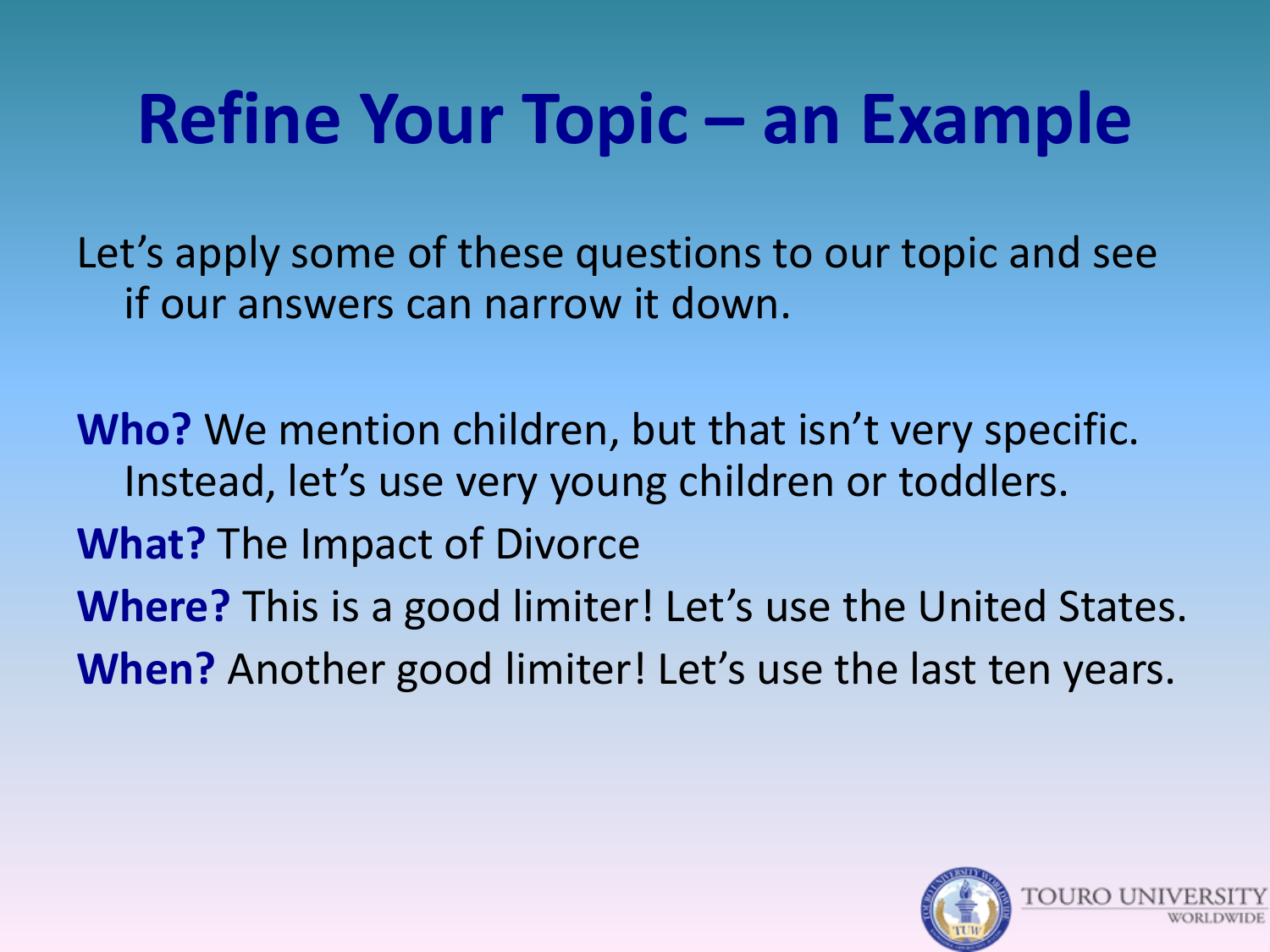#### **Select Key Terms**

Our topic is now more specific: What is the Impact of Divorce on toddlers in the United States over the last ten years?

What are the most important words in this question? What words would change the answer if you removed them?

These are the words or key terms you will use to search for information on this topic.

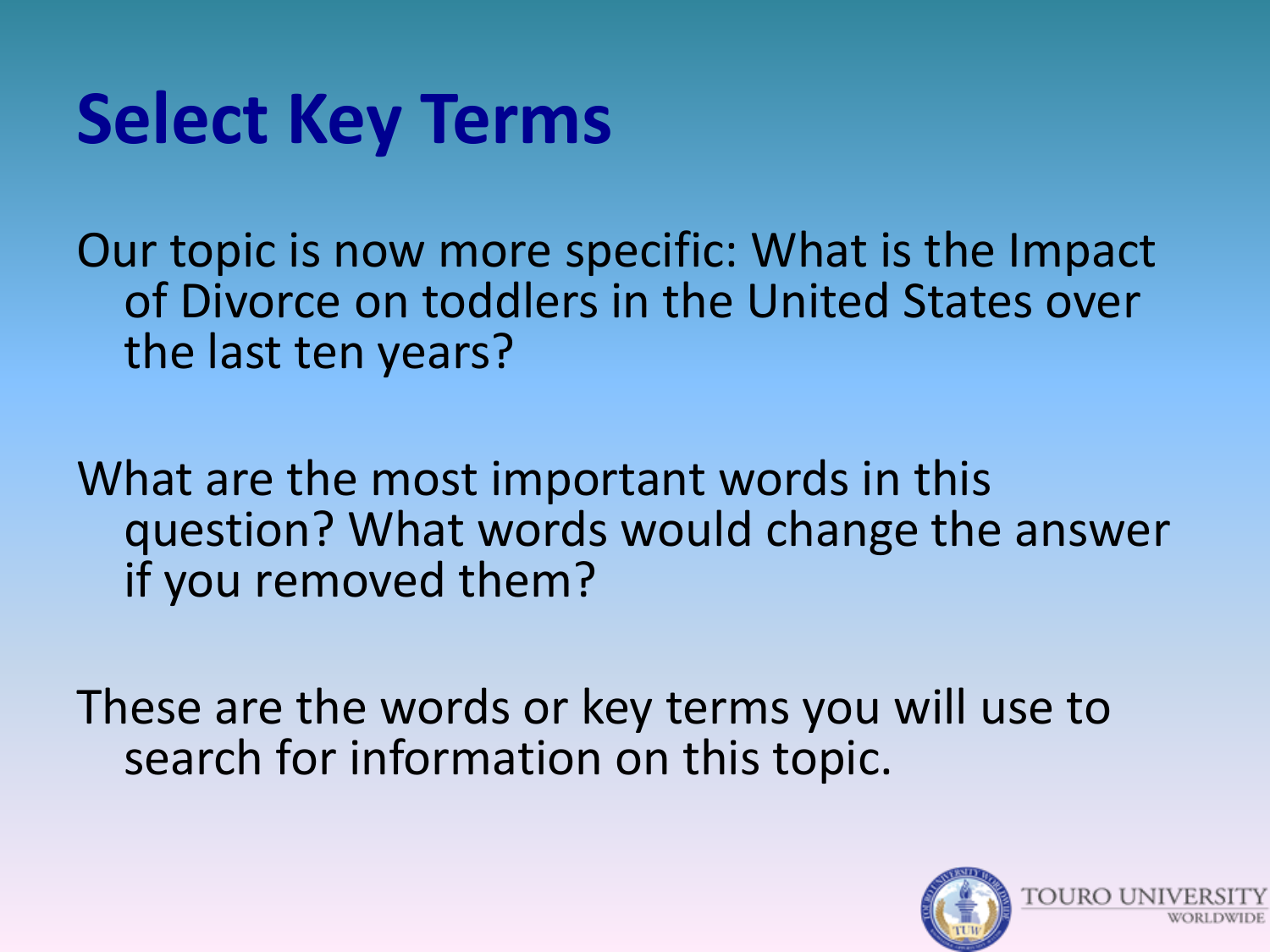#### **Key Terms Example**

Write out your sample topic and underline the key terms.

For Example:

What is the Impact of Divorce on toddlers in the United States over the last ten years?

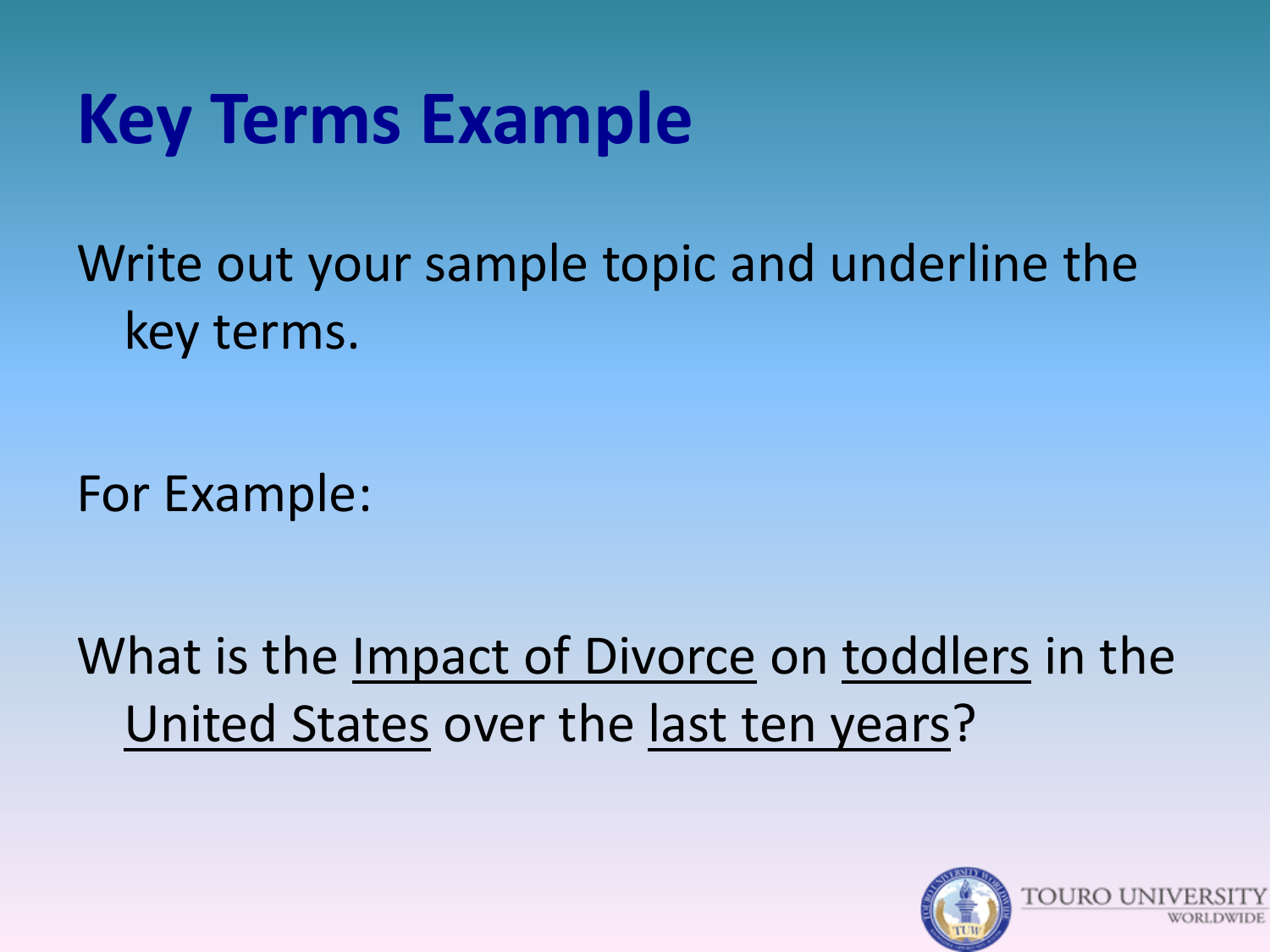# **Find Synonyms for Key Terms**

Different authors do not always use the same terminology. In order to locate the best results on a topic, you will need to conduct your search using multiple words that mean the same thing.

Create a list of key terms, and brainstorm alternate words or phrases. You may find using a Thesaurus helpful.

For example:

| <b>Key Term</b> | Synonym                   | Synonym         |
|-----------------|---------------------------|-----------------|
| <b>Toddlers</b> | Children aged 1-3         | Young Children  |
| <b>Divorce</b>  | <b>Marital Separation</b> | <b>Disunion</b> |

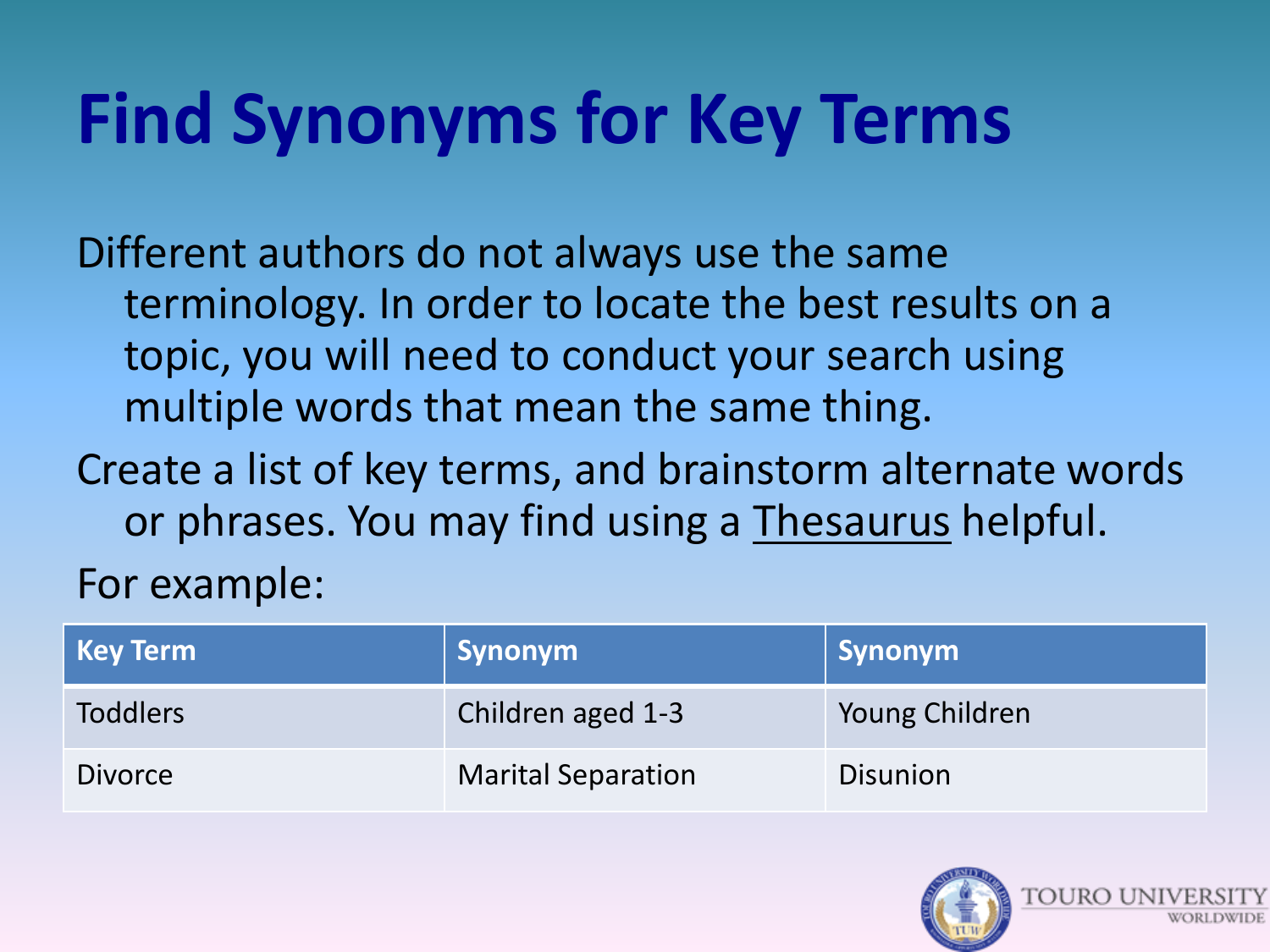# **Be Ready to Revise!**

As you conduct research, you may want to change your topic for a number of reasons:

- Your topic is too narrow
- Your topic is too broad and you are finding too much information
- As you read, you learn things that cause you to ask different questions

Revision is an important part of the research process and is highly encouraged. Remember to keep track your key terms and synonyms as you revise your topic.

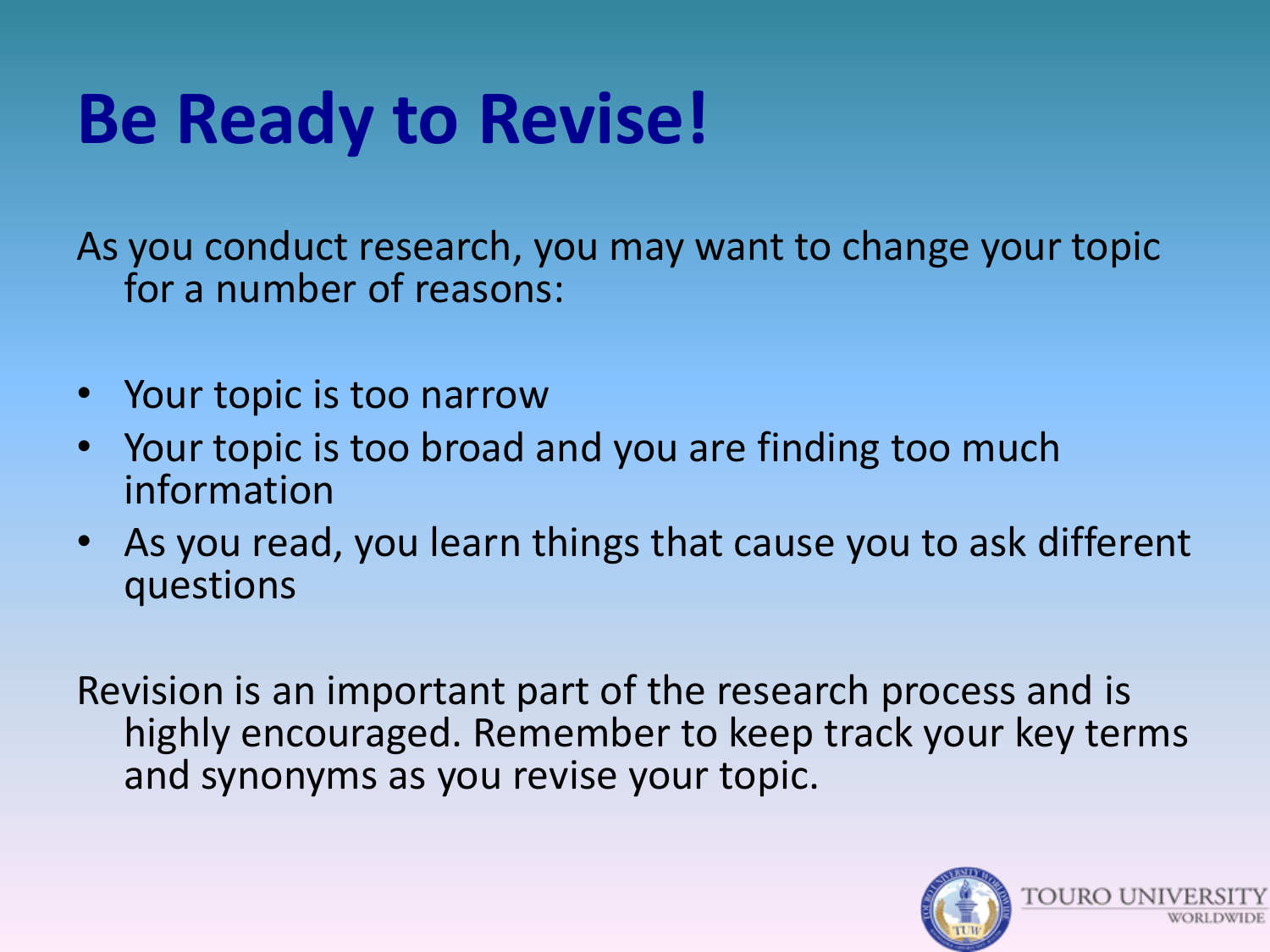#### Worksheet - print and fill out as needed.

| Topic:       |  |
|--------------|--|
| Who:         |  |
| What:        |  |
| Where:       |  |
| When:        |  |
|              |  |
| Why:<br>How: |  |

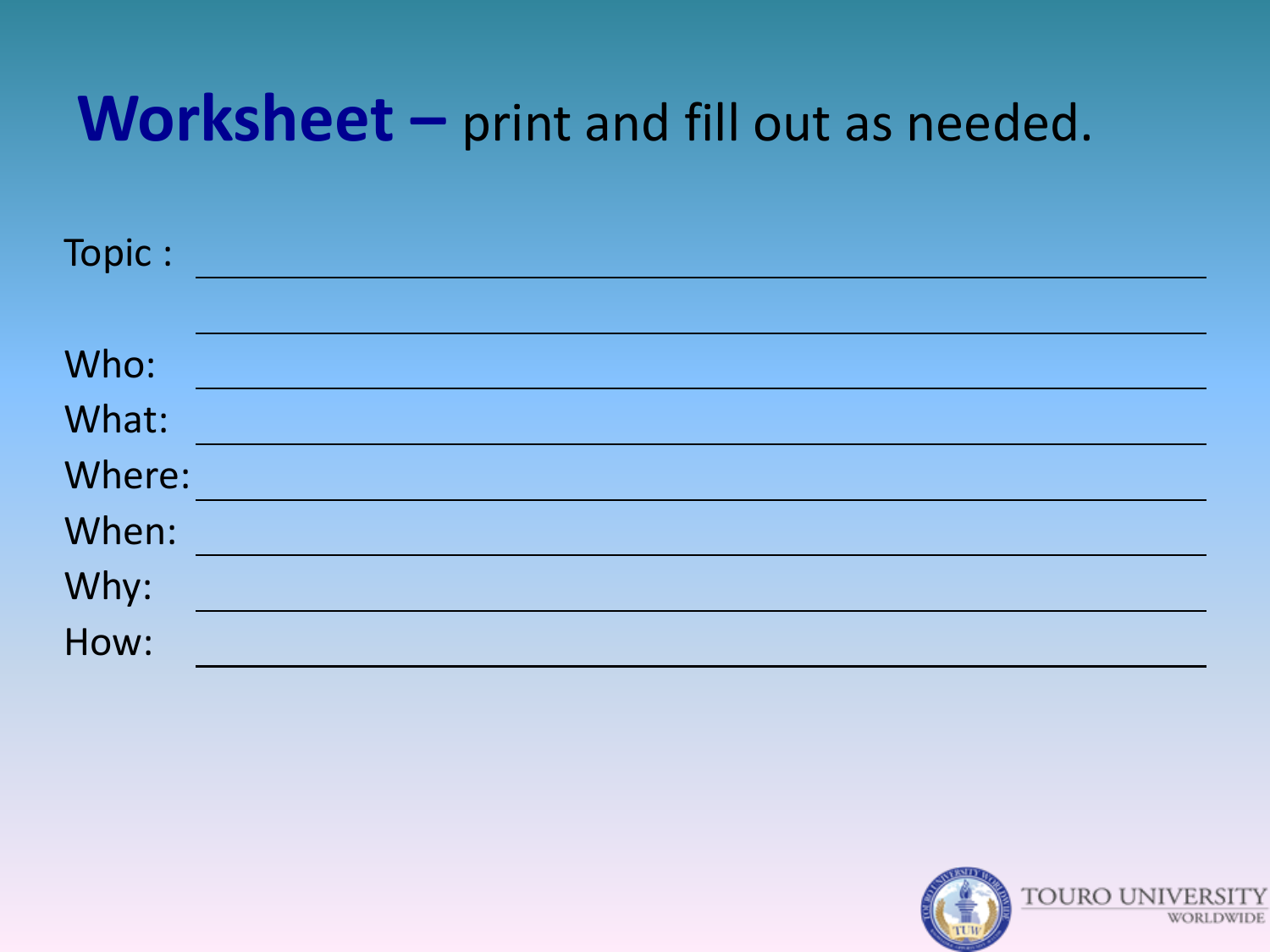#### Worksheet - print and fill out as needed.

#### Topic :

| <b>Key Term</b> | Synonym | Synonym |
|-----------------|---------|---------|
|                 |         |         |
|                 |         |         |
|                 |         |         |
|                 |         |         |
|                 |         |         |
|                 |         |         |
|                 |         |         |